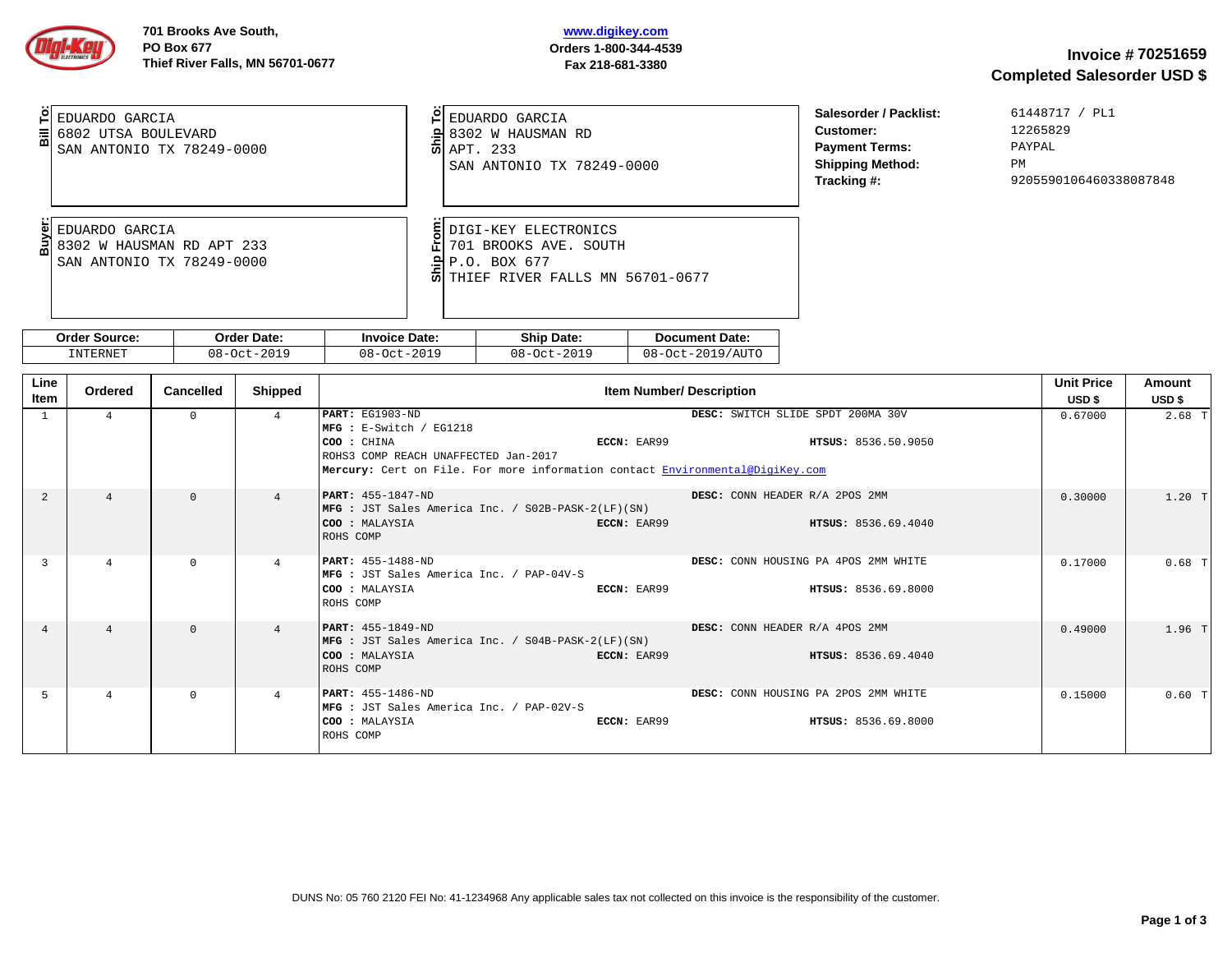

**701 Brooks Ave South, PO Box 677 Thief River Falls, MN 56701-0677 <sup>70251659</sup>**

## **www.digikey.com Orders 1-800-344-4539 Fax 218-681-3380**

# **Invoice # Completed Salesorder USD \$**

| Line<br>Item | Ordered        | Cancelled | Shipped        | <b>Item Number/ Description</b>                                                                                   |             |                                                           | <b>Unit Price</b><br>USD \$ | Amount<br>USD \$ |
|--------------|----------------|-----------|----------------|-------------------------------------------------------------------------------------------------------------------|-------------|-----------------------------------------------------------|-----------------------------|------------------|
|              |                |           |                |                                                                                                                   |             |                                                           |                             |                  |
| 6            | 12             | $\Theta$  | 12             | $ PART: 455 - 3085 - ND$<br>MFG : JST Sales America Inc. / APAPA22K152<br><b>COO</b> : UNITED STATES<br>ROHS COMP | ECCN: EAR99 | DESC: JUMPER SPHD-001T-P0.5 X2 6"<br>HTSUS: 8544.60.2000  | 0.40500                     | 4.86 T           |
|              | $\overline{4}$ | $\Theta$  | $\overline{4}$ | $PART: CP-044A-ND$<br>$MFG: CUI Devices / PJ-044A$<br>COO : CHINA<br>ROHS COMP<br>Section 301 Tariff              | ECCN: EAR99 | DESC: CONN PWR JACK 2X5.5MM SOLDER<br>HTSUS: 8536.69.4040 | 0.71000                     | $2.84$ T<br>0.28 |
|              |                |           |                |                                                                                                                   |             | Sales Amount<br>Tariff Amount<br>_ _ _ _ _ _ _ _ _ _ _ _  |                             | 14.82<br>0.28    |

| Sales Amount                | 14.82             |
|-----------------------------|-------------------|
| Tariff Amount               | 0.28              |
| Total Sales and Tariff      | 15.10             |
| Shipping charges applied    | 8.99              |
| ** Charges subtotal **      | 24.09             |
| Sales tax                   | 1.99              |
| Total charged to Paypal     | 26.08             |
| eduardoig17@gmail.com       | USD <sub>\$</sub> |
| T indicates taxable amounts |                   |

\* These items are controlled by the U.S. Government and authorized for export only to the country of ultimate destination for use by the ultimate consignee or end-user(s) herein identified. They may not be resold, transferred, or otherwise disposed of, to any other country or to any person other than the authorized ultimate consignee or enduser(s), either in their original form or after being incorporated into other items, without first obtaining approval from the U.S. Government or as otherwise authorized by U.S. law and regulations.

| <b>Box</b> | Ship Method | Tracking               | Weight             | Line Item | Part             | Quantity       |
|------------|-------------|------------------------|--------------------|-----------|------------------|----------------|
|            | PM          | 9205590106460338087848 | $0.28$ kgs / 10 oz |           | EG1903-ND        | 4              |
|            |             |                        |                    | ∼         | 455-1847-ND      | $\overline{a}$ |
|            |             |                        |                    | -5        | 455-1488-ND      | 4              |
|            |             |                        |                    | 4         | 455-1849-ND      | $\overline{a}$ |
|            |             |                        |                    | Þ         | 455-1486-ND      | 4              |
|            |             |                        |                    | 6         | 455-3085-ND      | 12             |
|            |             |                        |                    |           | $CP - 044A - ND$ | $\Delta$       |

General - WEB ORDER ID: 304195600